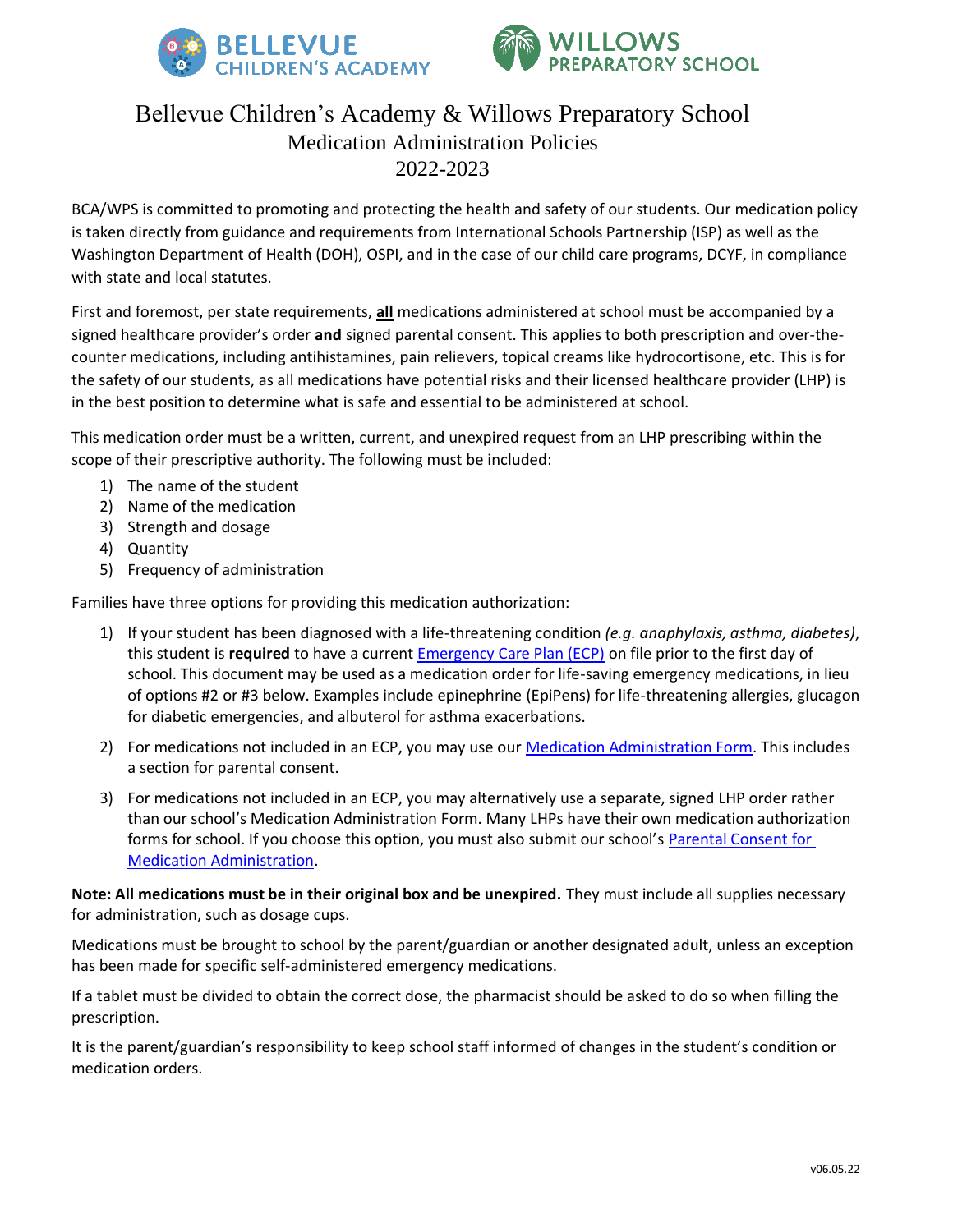## **INDIVIDUAL HEALTH & EMERGENCY CARE PLANS**

<span id="page-1-0"></span>An "Emergency Care Plan" is **required** for any student with a known health condition that could cause a lifethreatening emergency while at school. This can be part of a more comprehensive "Individual Health Plan" for those with chronic illnesses or diseases that require medication or other interventions while at school.

Please submit this form by **Wednesday, August 24** so we have a full week to train and prepare staff and teachers regarding your child's care plan.

It is the parent/guardian's responsibility to provide all applicable medications and supplies. All medications must be in their original box with their prescriptions. The medications and prescriptions must not be expired.

It is the parent/guardian's responsibility to keep school staff informed of changes in the student's condition or changes in LHP's orders. Prior to the student attending school and any time there are changes in the student's treatment plan, the parent/guardian should notify the School Nurse.

## **LIFE-THREATENING ALLERGIES (ANAPHYLAXIS)**

If your child has been diagnosed with a life-threatening allergy (anaphylaxis), an emergency care plan and prescribed treatment is required prior to the student attending school. Anaphylaxis is a life-threatening condition requiring immediate medical attention, and **epinephrine is the only life-saving treatment.** 

For students with anaphylaxis, note that current WA OSPI guidance states that epinephrine should be administered immediately and the EMS/911 system activated for any exposure or suspected exposure to a lifethreatening allergen. Oral antihistamines such as Benadryl do not stop anaphylaxis. A "wait and see" approach can be fatal. Consult with your student's healthcare provider to ensure the Emergency Care Plan reflects best practices. Note, too, that if your student's provider has prescribed *two doses* of epinephrine for anaphylaxis (which is also recommended), both doses must be provided to the school.

Food is the leading cause of anaphylaxis in children. **Meals and food from home provide the safest option at school.** There is no guarantee that school lunches and snacks will be completely allergen-free. For example, some prepackaged foods may be processed in facilities that could cross-contaminate with nuts and other allergens and may contain these nuts or other allergens.

\*If your child has a life-threatening allergy to tree nuts, please specify if "coconut" is included or not.

Our [Emergency Care Plan for](https://www.bcacademy.com/wp-content/uploads/2022/06/Emergency-Care-Plan-for-Anaphylaxis-2022-2023.pdf) Anaphylaxis is due one week prior to the first day of school. If you use a provider's emergency care plan form instead of ours, please ensure it includes the following:

- 1) It must state that the student suffers from an allergy which may result in an anaphylactic reaction
- 2) Identify the drug, the mode of administration, and the dose
- 3) Indicate when the injection will be administered based on anticipated symptoms or time lapse from exposure to the allergen (i.e. should it only be administered with symptoms, or if exposed to allergen)
- 4) Recommend follow-up after administration, which may include care of the stinger, need for tourniquet, administration of additional medications (such as antihistamines), transport to hospital
- 5) A section for parent/guardian signature(s) to consent to implementation of the ECP and communication between the school and the LHP regarding the student's health condition